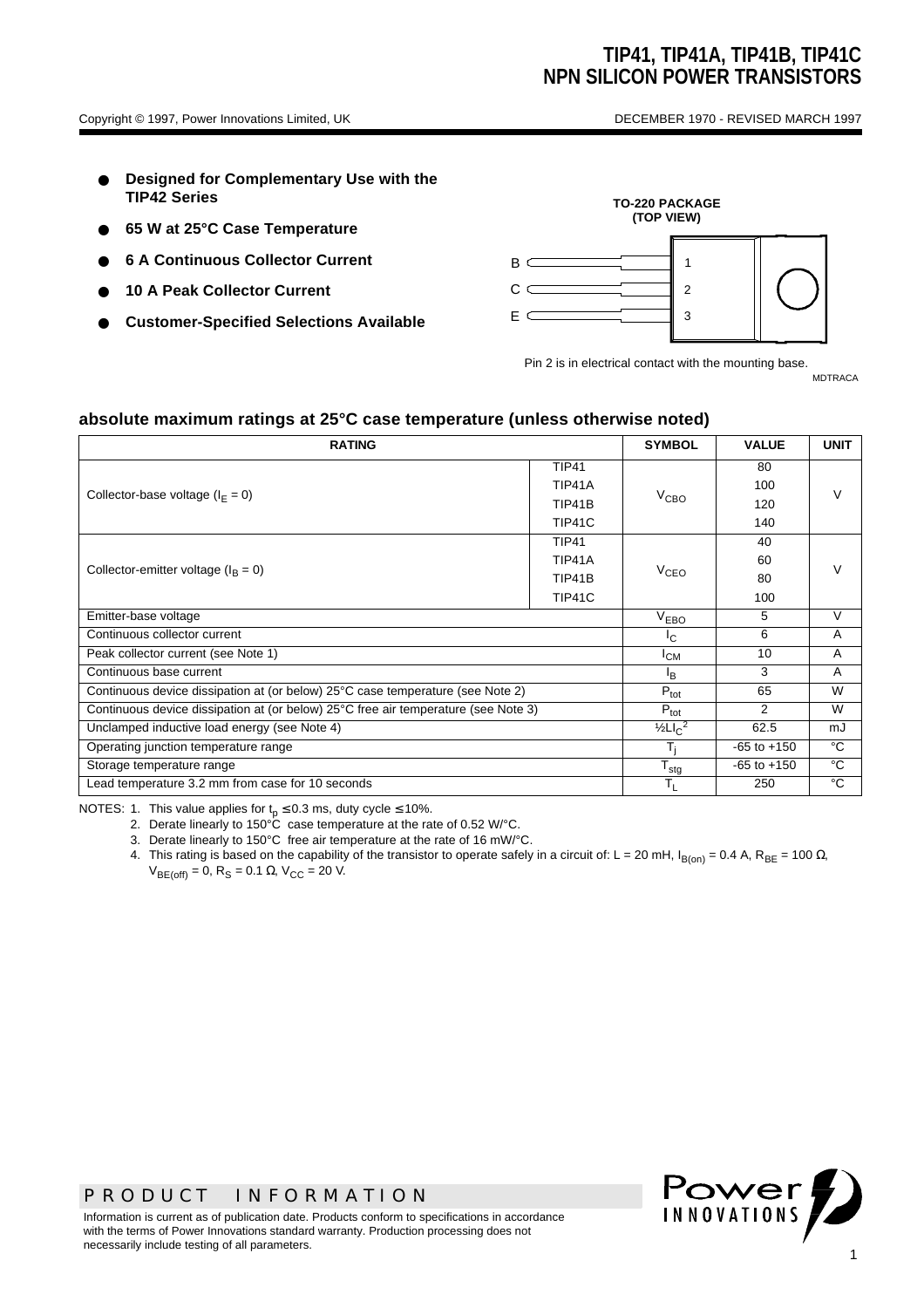#### DECEMBER 1970 - REVISED MARCH 1997

#### **electrical characteristics at 25°C case temperature**

| <b>PARAMETER</b><br><b>TEST CONDITIONS</b> |                                                | <b>MIN</b>                                                                  | <b>TYP</b>                                                   | <b>MAX</b>                                        | <b>UNIT</b>           |  |                          |        |
|--------------------------------------------|------------------------------------------------|-----------------------------------------------------------------------------|--------------------------------------------------------------|---------------------------------------------------|-----------------------|--|--------------------------|--------|
| $V_{(BR)CEO}$                              | Collector-emitter<br>breakdown voltage         | $I_C = 30 \text{ mA}$<br>(see Note 5)                                       | $I_B = 0$                                                    | <b>TIP41</b><br><b>TIP41A</b><br>TIP41B<br>TIP41C | 40<br>60<br>80<br>100 |  |                          | $\vee$ |
| $I_{CES}$                                  | Collector-emitter<br>cut-off current           | $V_{CE}$ = 80 V<br>$V_{CE} = 100 V$<br>$V_{CE} = 120 V$<br>$V_{CE} = 140 V$ | $V_{BE} = 0$<br>$V_{BE} = 0$<br>$V_{BE} = 0$<br>$V_{BE} = 0$ | <b>TIP41</b><br>TIP41A<br><b>TIP41B</b><br>TIP41C |                       |  | 0.4<br>0.4<br>0.4<br>0.4 | mA     |
| $I_{\text{CEO}}$                           | Collector cut-off<br>current                   | $V_{CE} = 30 V$<br>$V_{CE} = 60 V$                                          | $I_B = 0$<br>$I_B = 0$                                       | TIP41/41A<br><b>TIP41B/41C</b>                    |                       |  | 0.7<br>0.7               | mA     |
| $I_{EBO}$                                  | Emitter cut-off<br>current                     | $V_{EB} = 5 V$                                                              | $I_C = 0$                                                    |                                                   |                       |  | 1                        | mA     |
| $h_{FE}$                                   | Forward current<br>transfer ratio              | $V_{CE} = 4V$<br>$V_{CE} = 4 V$                                             | $I_C = 0.3 A$<br>$I_C = 3A$                                  | (see Notes 5 and 6)                               | 30<br>15              |  | 75                       |        |
| $V_{CE(sat)}$                              | Collector-emitter<br>saturation voltage        | $I_B = 0.6 A$                                                               | $I_C = 6A$                                                   | (see Notes 5 and 6)                               |                       |  | 1.5                      | $\vee$ |
| $V_{BE}$                                   | Base-emitter<br>voltage                        | $V_{CE} = 4 V$                                                              | $I_C = 6A$                                                   | (see Notes 5 and 6)                               |                       |  | $\overline{2}$           | $\vee$ |
| $h_{fe}$                                   | Small signal forward<br>current transfer ratio | $V_{CE} = 10 V$                                                             | $I_C = 0.5 A$                                                | $f = 1$ kHz                                       | 20                    |  |                          |        |
| $ h_{fe} $                                 | Small signal forward<br>current transfer ratio | $V_{CE} = 10 V$                                                             | $I_C = 0.5 A$                                                | $f = 1$ MHz                                       | 3                     |  |                          |        |

NOTES: 5. These parameters must be measured using pulse techniques,  ${\rm t_p}$  = 300 µs, duty cycle ≤ 2%.

6. These parameters must be measured using voltage-sensing contacts, separate from the current carrying contacts.

### **thermal characteristics**

| <b>PARAMETER</b>           |                                         |  | TVD | <b>MAX</b> | <b>UNIT</b> |
|----------------------------|-----------------------------------------|--|-----|------------|-------------|
| Ւ⊕JC                       | Junction to case thermal resistance     |  |     | .92        | °C/W        |
| $\mathsf{R}_\mathsf{0}$ JA | Junction to free air thermal resistance |  |     | 62.5       | °C/W        |

#### **resistive-load-switching characteristics at 25°C case temperature**

|                  | <b>PARAMETER</b> | <b>TEST CONDITIONS</b> |                     |                                    | <b>MIN</b> | TYP | <b>MAX</b> | <b>UNIT</b> |
|------------------|------------------|------------------------|---------------------|------------------------------------|------------|-----|------------|-------------|
| ւ <sub>on</sub>  | Turn-on time     | $= 6 A$<br>$\sim$      | $I_{B(0n)} = 0.6 A$ | $I_{B(off)} = -0.6 A$              |            | 0.6 |            | us          |
| <sup>L</sup> off | Turn-off time    | $V_{BE(off)} = -4 V$   | $= 5 \Omega$        | $t_n = 20 \,\mu s, \, dc \leq 2\%$ |            |     |            | μs          |

**†** Voltage and current values shown are nominal; exact values vary slightly with transistor parameters.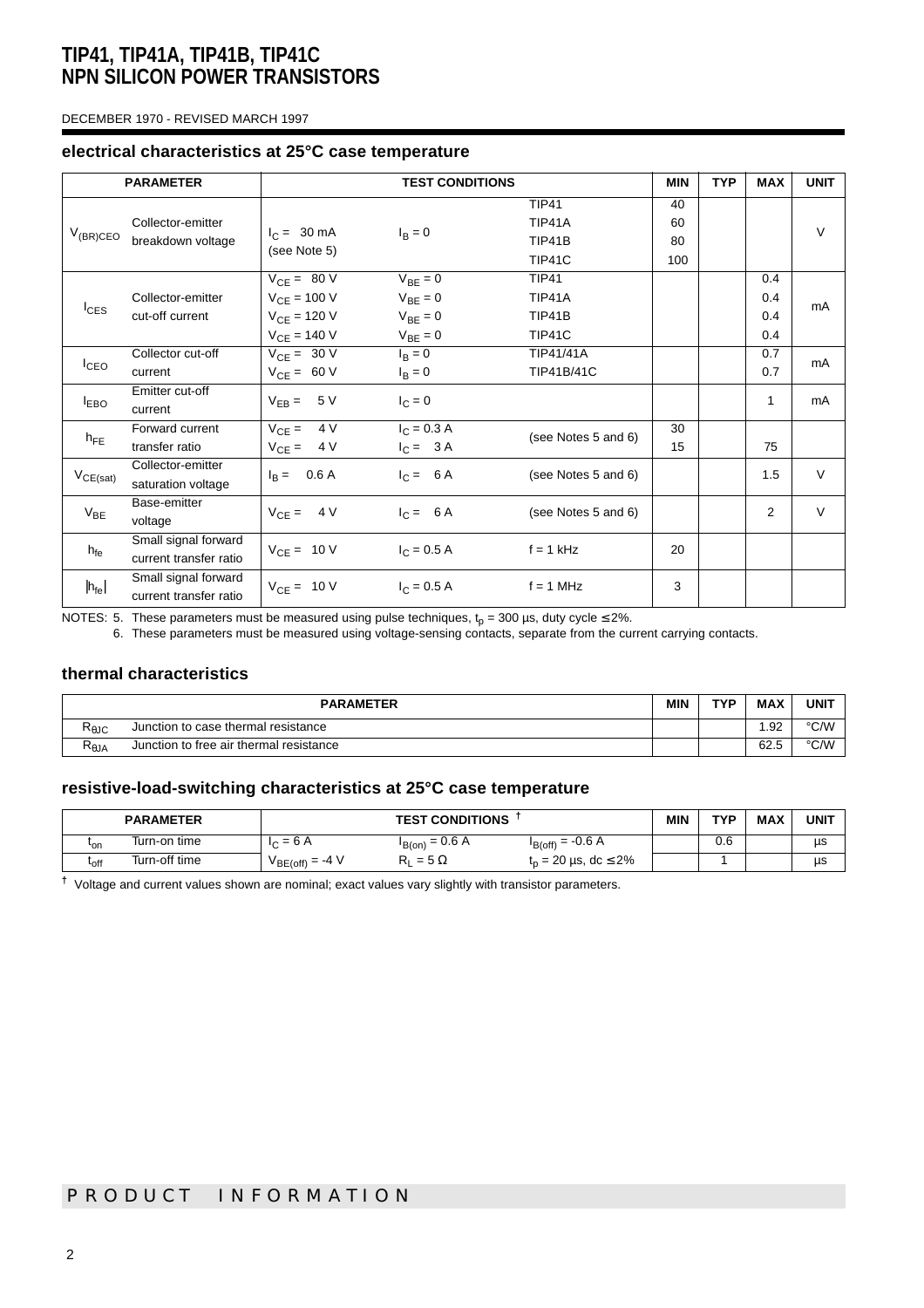DECEMBER 1970 - REVISED MARCH 1997

### **TYPICAL CHARACTERISTICS**



**BASE-EMITTER VOLTAGE vs COLLECTOR CURRENT** TCS633AF **1·2**  $V_{CE} = 4 V$ **TC = 25°C1·1** V<sub>BE</sub> - Base-Emitter Voltage - V **VBE - Base-Emitter Voltage - V 1·0 0·9 0·8 0·7** ط 0.6<br>1∙0 **0·1 1·0 10 IC - Collector Current - A Figure 3.** 

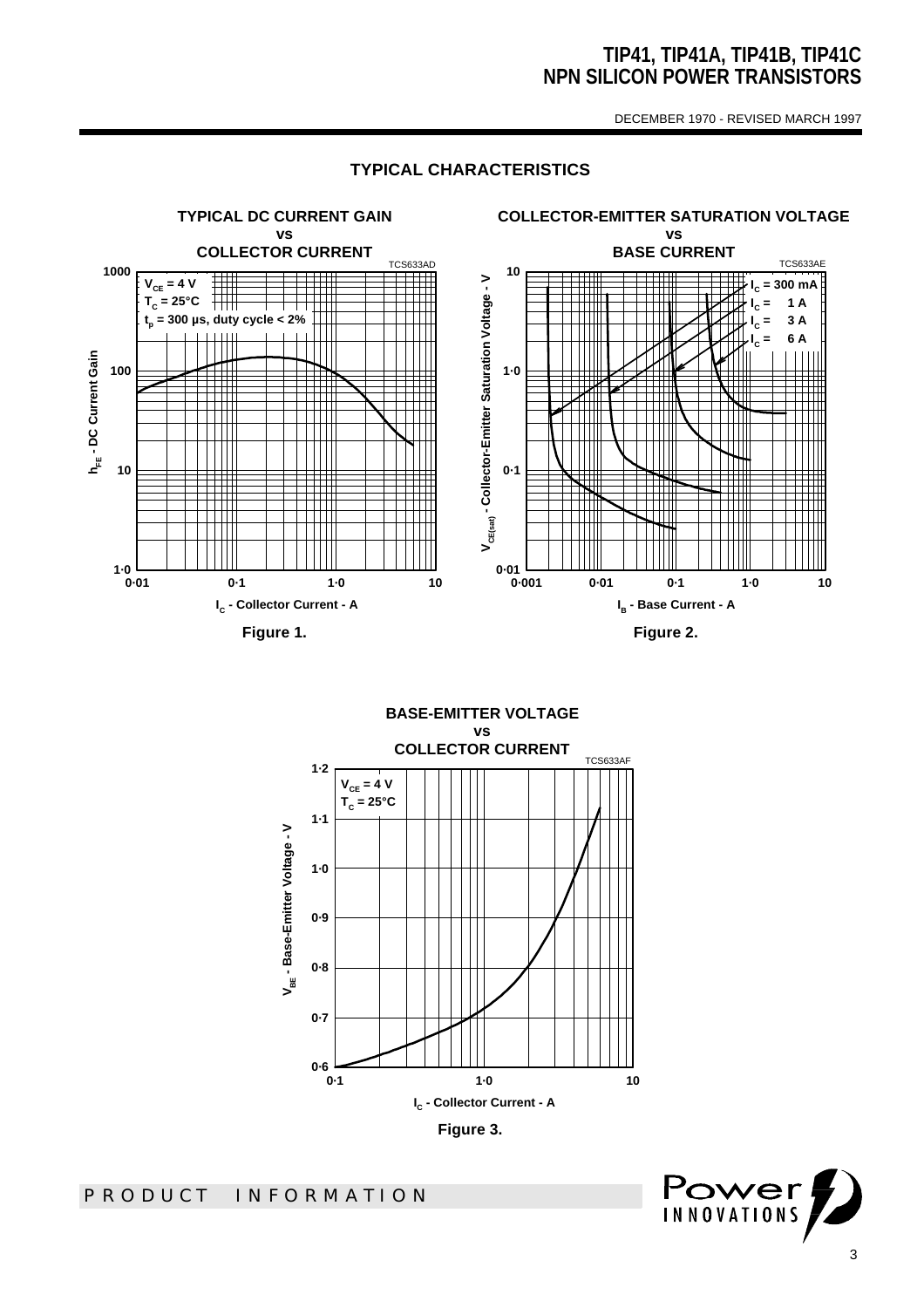DECEMBER 1970 - REVISED MARCH 1997



#### **MAXIMUM SAFE OPERATING REGIONS**



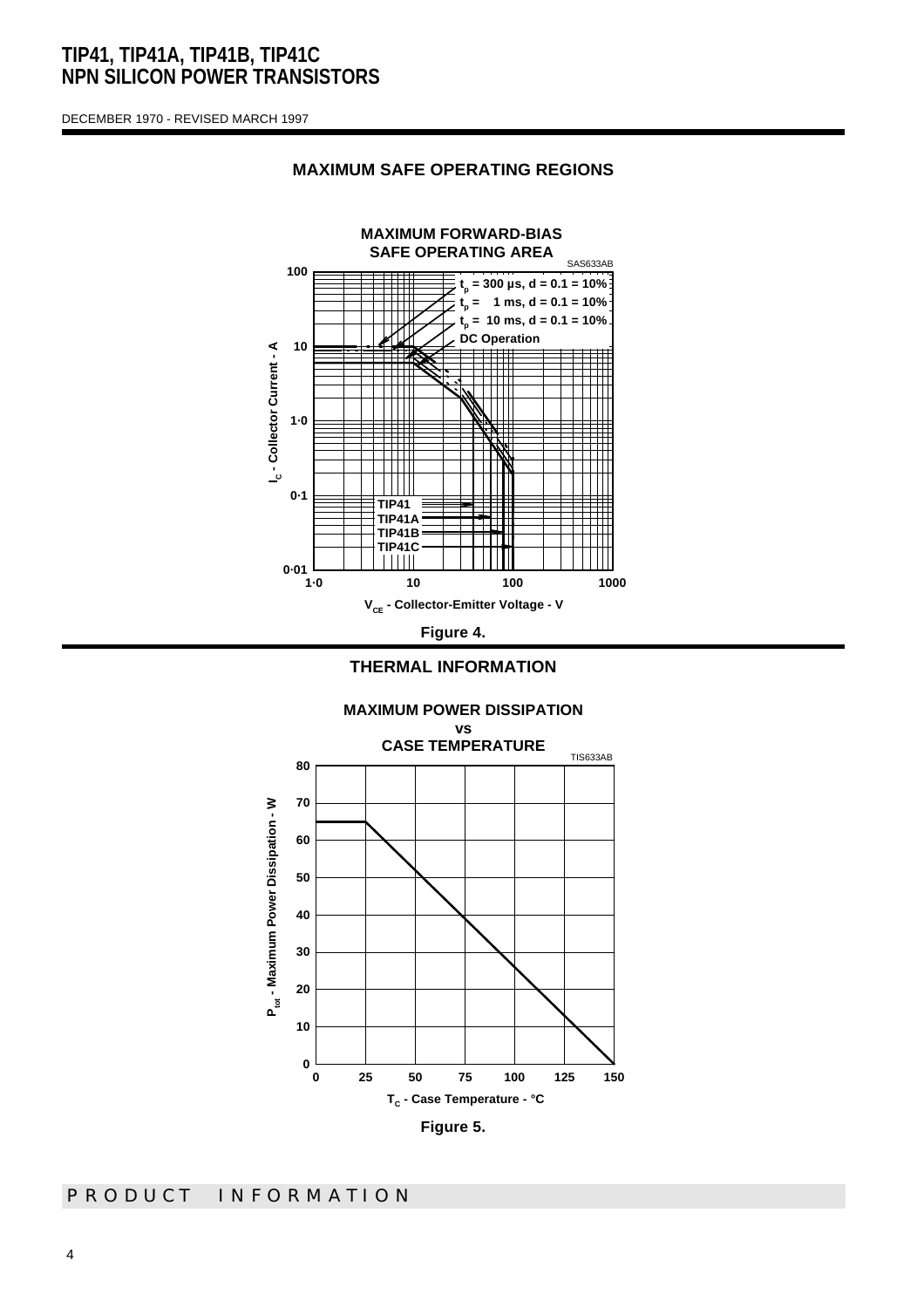DECEMBER 1970 - REVISED MARCH 1997

## **MECHANICAL DATA**

## **TO-220**

### **3-pin plastic flange-mount package**

This single-in-line package consists of a circuit mounted on a lead frame and encapsulated within a plastic compound. The compound will withstand soldering temperature with no deformation, and circuit performance characteristics will remain stable when operated in high humidity conditions. Leads require no additional cleaning or processing when used in soldered assembly.



NOTES: A. The centre pin is in electrical contact with the mounting tab.

- B. Mounting tab corner profile according to package version.
- C. Typical fixing hole centre stand off height according to package version.

Version 1, 18.0 mm. Version 2, 17.6 mm.